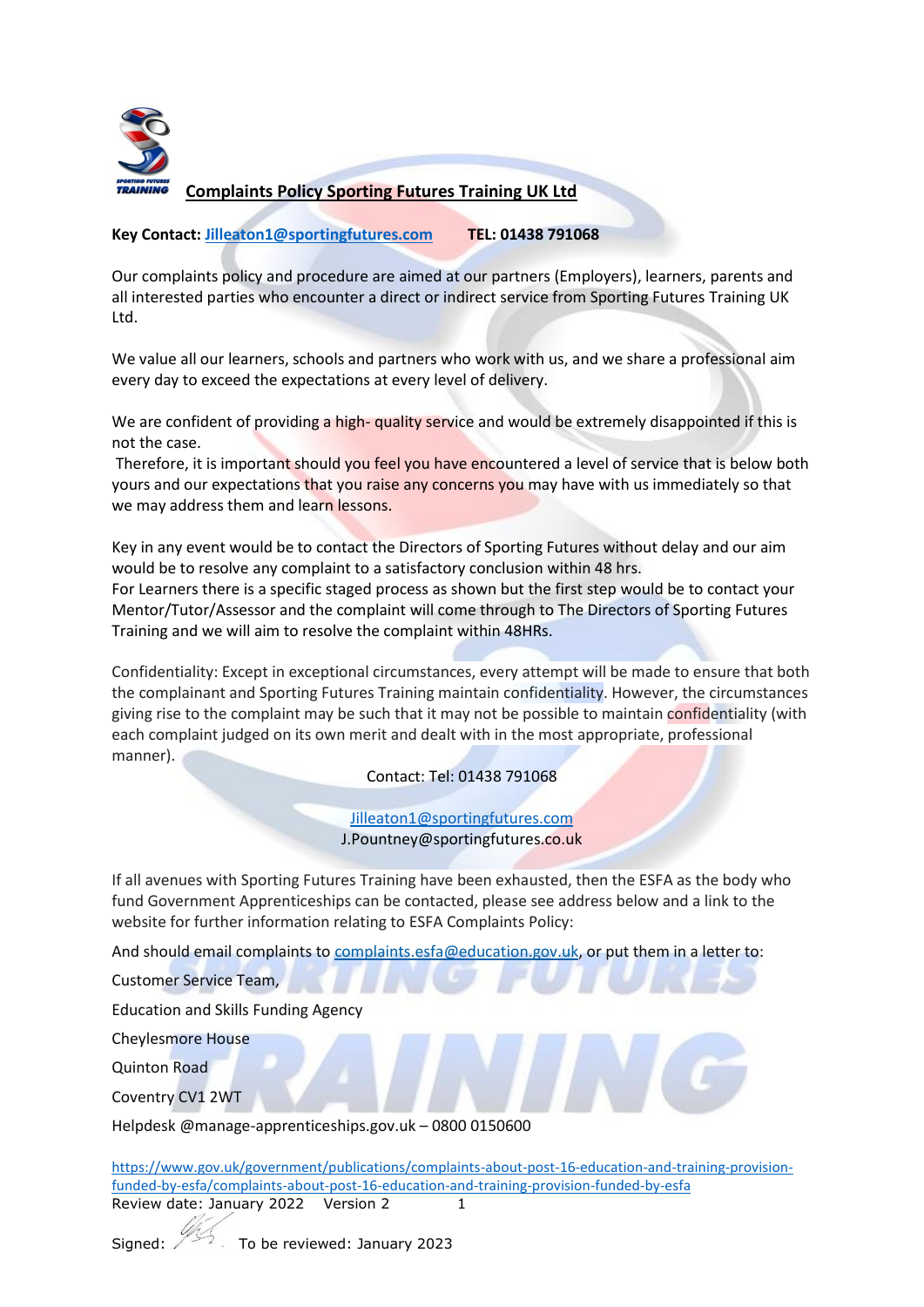# **Detailed Complaints Procedure**



**TRAINING** Complaints Procedure

#### **LEARNERS:**

Should learners wish to complain about any services provided by Sporting Futures Training UK Ltd they are advised to follow the procedure stated below. In the unlikely event that learners exhaust this procedure and remain dissatisfied with the decision made by, Sporting Futures Training UK Ltd, they may take their complaint to either the Awarding Body if it is qualification related, or ESFA for any Apprenticeship complaints.

It is ultimately the responsibility of the Director, Jill Eaton, to ensure that this procedure is published and accessible to all personnel, learners and any relevant third parties. It will be published on the website[: www.sportingfuturestraining.co.uk](http://www.sportingfuturestraining.co.uk/) in the policies section

#### Stage 1

An informal complaint can be made to the learner's tutor/mentor. The tutor/mentor should discuss the complaint with the learner and attempt to agree a way forward or a solution that suits both parties. Learners should allow the tutor/mentor sufficient time to investigate or remedy the grievance. Learners should voice their complaint within 20 working days of occurrence of grievance i.e., any assessment with which they are dissatisfied.

#### Stage 2

If the complaint cannot be resolved informally to the satisfaction of learners, or if learners feel that they cannot make an informal complaint to their tutor/mentor, the complaint should be submitted in writing using the Sporting Futures Training UK Ltd Learner Complaints Form to, Sporting Futures Training UK Ltd and Jill Eaton. Learners should use the complaint form to provide a detailed account of their grievance. The Complaints Officer, Jill Eaton, will write to learners to acknowledge receipt of the complaint within 10 working days and outline the course of action to be taken. The Complaints Officer, Jill Eaton, will carry out an investigation, which will involve the relevant parties, and will write to the learner within 20 working days with [his/her] findings and a decision as to whether the complaint was justified.

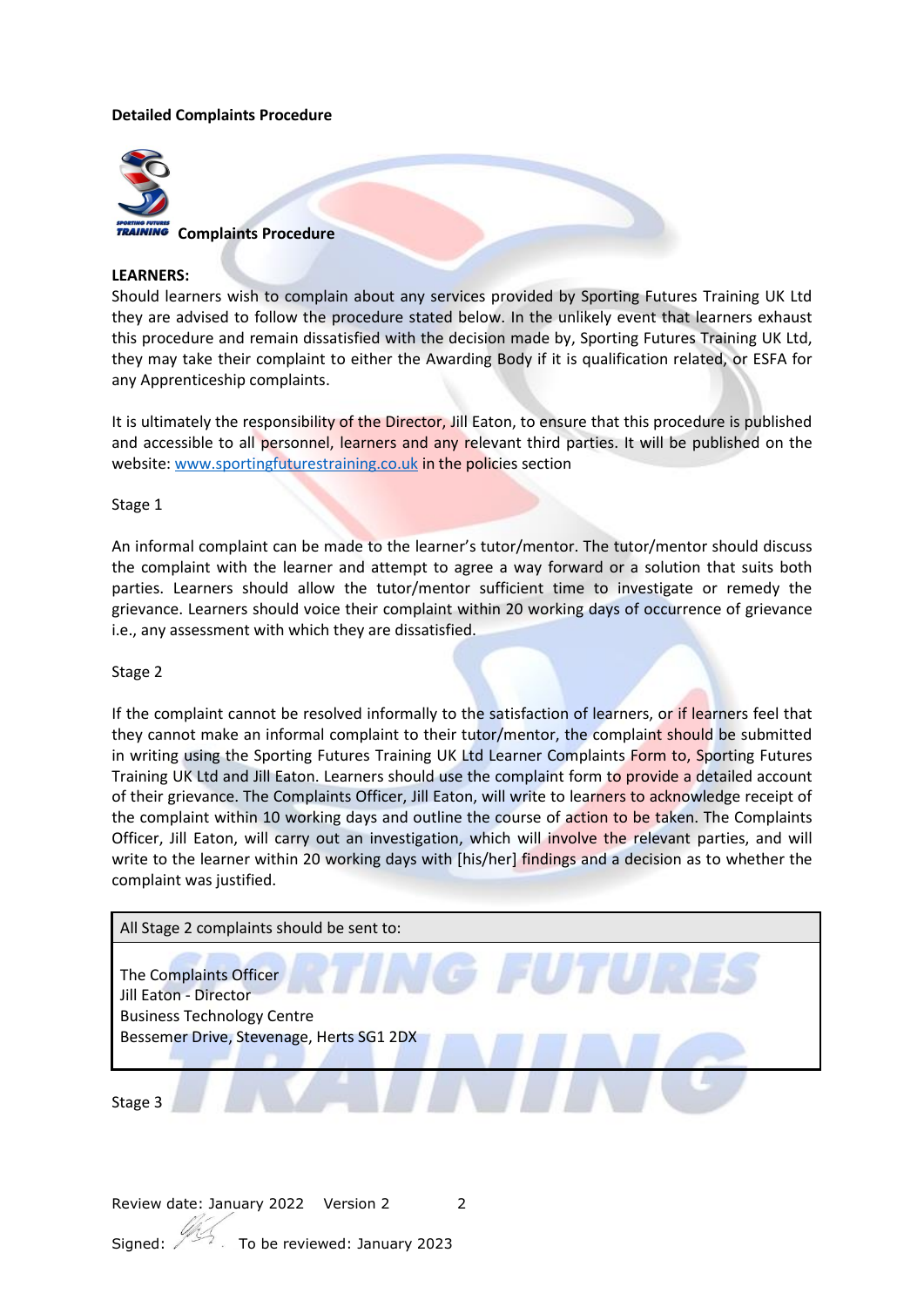If learners have followed Stage 1 and/or 2 of the complaints procedure and are still dissatisfied with the outcome, they have the right to take their complaint to the Awarding Body if it is qualification related, or,

As above, if all avenues have been exhausted and a Learner or Employer feel they would like more action taken related to their complaint for Apprenticeship provision they can take the next step and complain to the ESFA details shown below:

And should email complaints to [complaints.esfa@education.gov.uk,](mailto:complaints.esfa@education.gov.uk) or put them in a letter to:

Customer Service Team,

Education and Skills Funding Agency

Cheylesmore House

Quinton Road

Coventry CV1 2WT

[https://www.gov.uk/government/publications/complaints-about-post-16-education-and-training](https://www.gov.uk/government/publications/complaints-about-post-16-education-and-training-provision-funded-by-esfa/complaints-about-post-16-education-and-training-provision-funded-by-esfa)[provision-funded-by-esfa/complaints-about-post-16-education-and-training-provision-funded-by](https://www.gov.uk/government/publications/complaints-about-post-16-education-and-training-provision-funded-by-esfa/complaints-about-post-16-education-and-training-provision-funded-by-esfa)[esfa](https://www.gov.uk/government/publications/complaints-about-post-16-education-and-training-provision-funded-by-esfa/complaints-about-post-16-education-and-training-provision-funded-by-esfa)

Stage 3 Complaints should be sent to:

The relevant Awarding Body if it is qualification related, or ESFA for any Apprenticeship complaints: Jill Eaton will signpost individuals to correct body: Jilleaton1@sportingfutures.com

There is a further escalation pathway for the learners to access if their complaint is related to the qualification and the Awarding Body – if a learner is not happy with the outcome of the complaint having dealt with the Awarding Body, then the escalation procedure will be that the complaint will progress to the accountable Regulatory Body- OFQUAL.

If, the complaint is Apprenticeship related and with regards to an appeal of an End Point Assessment decision – Sporting Futures Training UK Ltd will support the Learner and employer in contacting the relevant End Point assessment organisation and will adhere to the processes as recognised by the EPAO for any appeal related decisions.

# **Employers / Associated Parties – Complaints Procedure:**

The above process will be followed, the main difference being that in the first instance Employers/Associated Parties may discuss any issue with the key point of contact i.e., SFT Tutor, but will have direct access to the Directors to discuss any potential grievance and it would be hoped to resolve any issues within 48hr period if possible.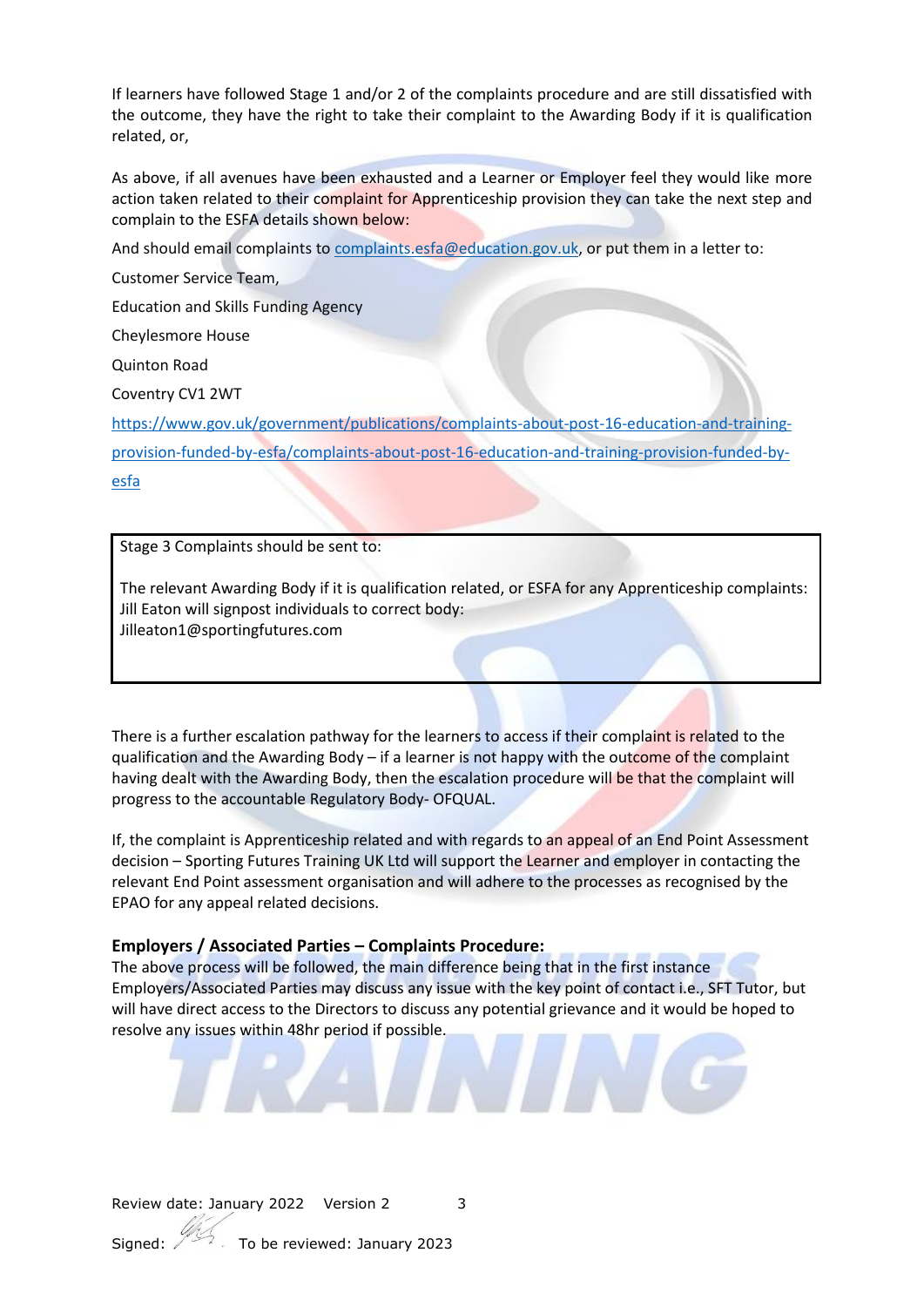

Stage 1

Before completing this form, all parties are advised to follow Stage 1 of the complaints procedure and initially try to rectify the issue prior to submitting a formal complaint.

# Stage 2

All parties who have a grievance are required to complete this form and forward it to the Complaints Officer – Jill Eaton at the address below or via email: Jilleaton1@sportingfutures.com

| Name:                        |  |
|------------------------------|--|
| Address:                     |  |
| Email address:               |  |
| Contact number:              |  |
| Date complaint<br>submitted: |  |